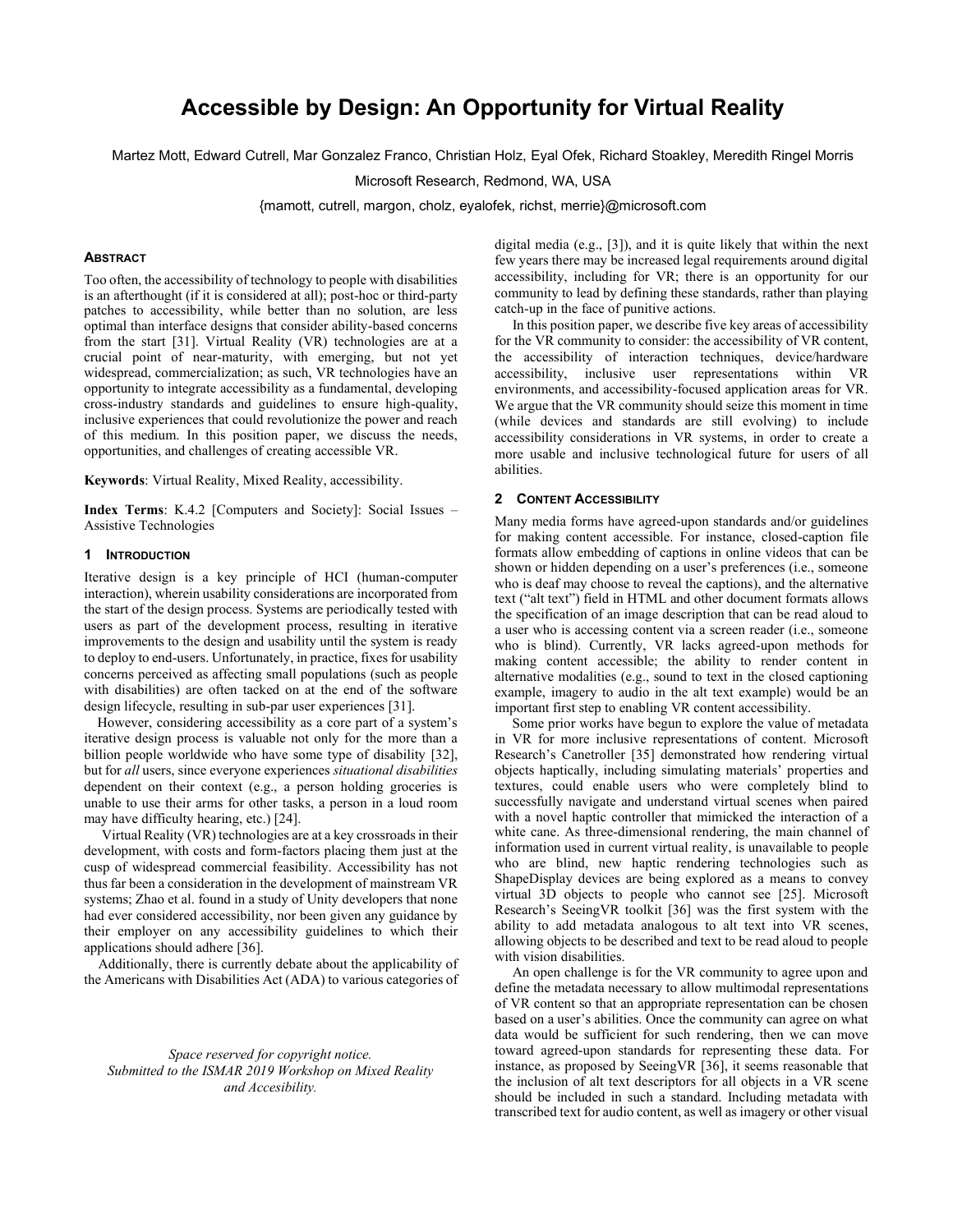representations of non-speech audio used in VR scenes, is likely important for rendering information accessibly to people who are deaf or hard-of-hearing. Metadata that encodes objects' haptic properties, such as their materials and textures, will be important for creating realistic haptic renderings for people with limited vision. The addition of such metadata also has great potential for a large range of applications that can benefit the general audience of virtual reality users, such as adapting content for temporary or situational impairments, creating "spectator interfaces" that log or describe VR content to non-primary users, etc.

 Desktop and mobile device operating systems currently offer users a range of accessibility options that can be applied post-hoc to any application running on-device, such as the ability to magnify text content, enlarge fonts, invert colors, or change control-display ratios. The ability to apply similar accessibility updates to any VR world will be necessary for ensuring broad access; SeeingVR [\[36\]](#page-3-3)  demonstrated how many common vision-related accessibility settings (e.g., magnification, contrast adjustments, etc.) can be applied to virtual scenes; developing standards that all VR developers can adhere to in order to allow accessibility settings to apply universally across any VR application is another important topic for the community to consider.

## **3 INTERACTION ACCESSIBILITY**

Because VR technologies extend the capabilities and realism of computing far beyond today's desktop interfaces (e.g., through extremely high resolution, ever-increasing field of view, 3D presentation of visual and auditory content, haptic sensation, etc.), they present both opportunities and barriers. On the positive side, VR has the potential to create a "level playing field," providing spaces in which all users may be equal in their capabilities, or even in which all users may experience "superpowers" such as the ability to fly. On the other hand, VR extends the use of users' physical input and output beyond any previous medium; this constant evolution toward increased fidelity of input and output in VR may amplify differences among users' abilities; for instance, a person with a limited field of view may have sufficient visual angle to consume information on a tablet, but may require special accommodation to effectively consume a 110 degree HMD's contents. VR must account for end-user diversity within its design to be comfortable for and usable by a large audience.

## **3.1 Accessible Input**

Users typically provide input to current VR systems through handheld, one-size-fits-all controllers. Such controllers commonly assume that users have one or both hands available for use with full articulation of fingers, wrists, and arms. Controllers thereby implicitly dictate what input actions users can perform and how they need to perform them, as many VR titles require large, coordinated, and precise upper-body movements to control interactions. All of this can exclude individuals who may have limited mobility or weakness, or who may not have the expected complement of limbs or digits to produce the gross and fine motor skills needed to perform direct manipulation tasks in VR, such as precisely selecting, dragging, rotating, and scaling virtual objects. For many people with upper-body motor limitations, these actions may be difficult to perform, may cause fatigue, or may result in frustrating experiences while using VR.

 Advances in VR hardware could help alleviate some of these issues, by providing alternative means of support for HMDs, and adaptations for controllers (e.g., the Xbox Adaptive Controller [\[33\]\)](#page-3-7). Unlike interaction with stationary or mobile devices (e.g., tablets), many VR applications offer limited to no support for direct input apart from 3D controller motions in mid-air. This aggravates

fatigue and ergonomic concerns, which affect all users and may particularly impair the usability of VR for older adults and people with mobility limitations.

 Alternative sensors from which VR applications can infer user input can help make interfaces more accessible, including motion, eye gaze, and audio sensors already built into current VR headsets. Unlike the direct input from controllers, such sensor input must be interpreted by VR systems, creating ambiguity and possibly interfering with fluid interaction. For example, voice interaction is a possible solution for some users with upper-body motor limitations, but it should not be considered a solution for all users, as many people with motor-impairing conditions such as cerebral palsy and Parkinson's disease may have dysarthria, making it difficult for automatic speech recognition systems to understand them. Further, considering how to make voice control usable for dense, complex, 3D VR scenes remains an open challenge.

## **3.2 VR User Interfaces**

Further complicating matters, VR applications often present users with 3D user interfaces whose additional spatial component can already hamper easy use for able-bodied users and is often less accessible than traditional 2D user interfaces on desktop and mobile systems to begin with. Studying user behavior to inform the design of accessible interaction techniques has been useful in developing more accessible interaction techniques for desktop and mobile computing systems. For example, understanding the pointing performance of people with tremor [\[13\]](#page-3-8) led to the development of the Steady Clicks pointing facilitation techniques [\[25\].](#page-3-6) Conducting similar formative studies on the accessibility of current VR systems to people with a range of abilities is important for understanding the status quo and envisioning how to move beyond it.

 We see an opportunity to design VR interfaces to support direct 3D input as well as input through alternative modalities, such as voice and gaze. Since VR applications often contain 3D interfaces, voice- and gaze-based interaction is not straightforward and needs to be incorporated into the design process of each application—not just retrofitted to existing designs as is common in 2D GUIs. Researchers have previously investigated how to construct usable interaction techniques in VR and other 3D graphics environments [\[2\]](#page-3-9)[\[4\]](#page-3-10)[\[20\],](#page-3-11) but these investigations have largely ignored people with upper-body motor limitations.

 There is also the opportunity to discover if existing solutions for desktop and mobile systems would provide accessibility benefits for VR systems. Although the affordances and input devices for these platforms differ, the key insights of these accessible interaction techniques may be transferrable to VR. For example, interaction techniques that provide additional stability and control by relaxing the need for precise pointin[g \[1\]](#page-3-12)[\[30\]](#page-3-13) could make virtual targets easier to select by increasing their size in motor space.

# **4 DEVICE ACCESSIBILITY**

VR hardware typically makes many assumptions about users' abilities that can lead to accessibility problems. For example, most head-mounted displays (HMDs) require significant head and shoulder strength, as well as the ability to execute a large range of motion and may also be problematic for people who wear assistive devices on the face such as eyeglasses, hearing aids, or cochlear implants. Headset cables and surrounding tracking systems create an infrastructure that requires setup and calibration before use and impedes mobility while experiencing VR. Even the ability to put on such equipment requires substantial strength, range of motion, and dexterity (e.g., being able to reach to tighten a headset with a knob located on the back of the head).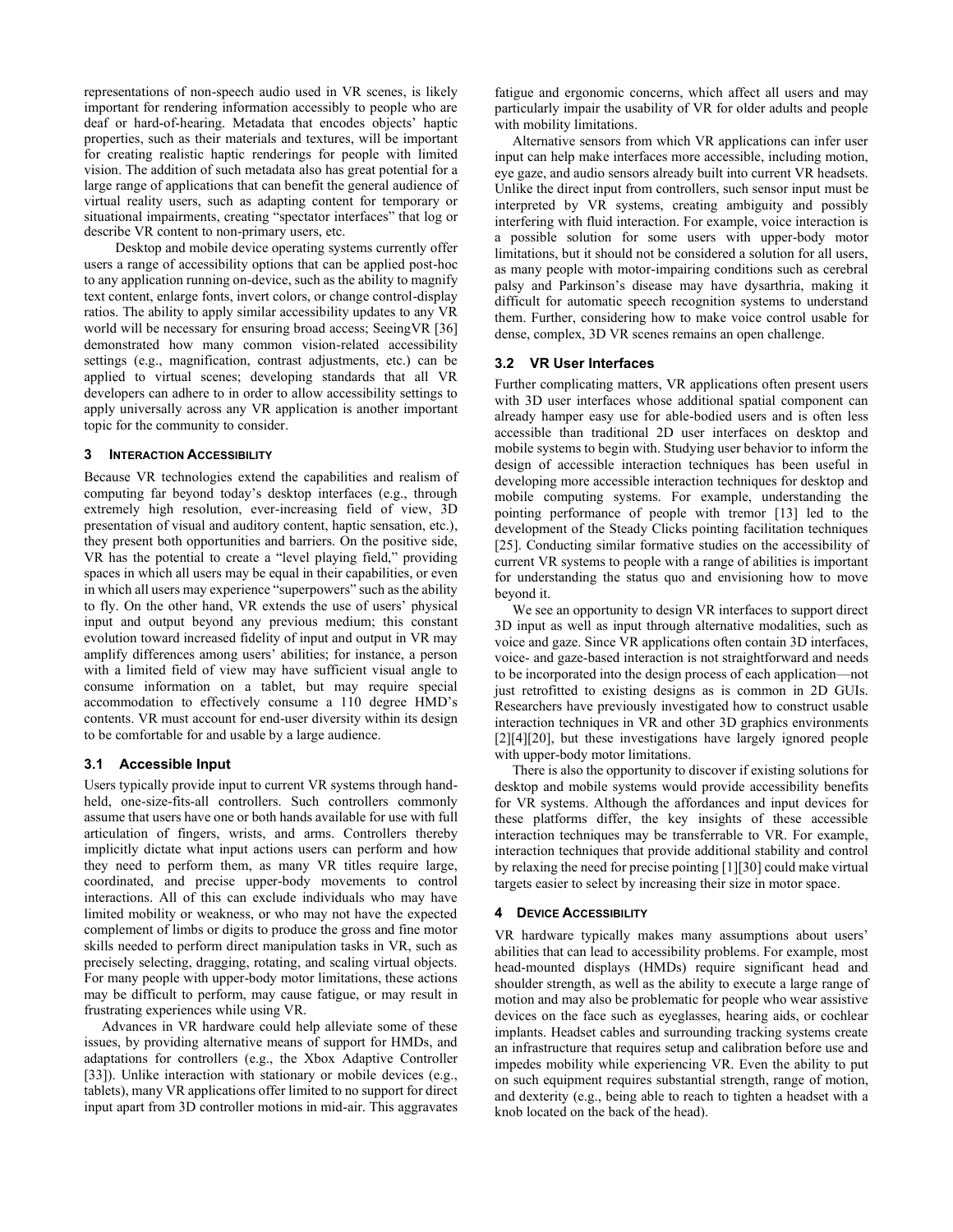The most recent generation of VR headsets aims to reduce the number of hardware components, such as by integrating outside-in tracking into the headset. This mobile tracking approach makes VR systems faster to use out of the box but may not reliably detect accessibility features inside real-world environments, such as tactile guides or small haptic features.

 Flexible design is also becoming more common in VR hardware, which is an encouraging trend for accessibility – for instance, many HMDs now allow the user to specify the distance between the eyes or between the eyes and the display in order to optimize the experience. Further, the VR industry has begun to make applications more flexible to different types of hardware, enabling backwards compatibility of older applications as new generations of HMDs and controllers emerge (e.g., SteamVR's action mapping interface [\[26\]\)](#page-3-14); this flexibility is an excellent example of a framework that may particularly benefit accessibility, i.e., by supporting novel or customized controllers used by particular populations. In the future, customizable hardware may become increasingly common; for instance, the ability to incorporate prescription lenses into headsets and/or to create custom optics may benefit end-users with low vision.

 Improved ergonomics of equipment may increase accessibility (as well as improve broader public perceptions around the aesthetics and practicality of VR hardware); on the flip side, it may be that future VR (as well as AR) systems could also be integrated directly with access technology. For instance, headsets might be built directly into glasses already used to address vision impairments, or controls might be built directly into assistive devices such as wheelchairs or canes (e.g., taking inspiration from Carrington et al.'s notion of "Chairables" [\[6\]\)](#page-3-15).

## **5 INCLUSIVE REPRESENTATIONS**

User representations will have implications on people's ability to engage with the virtual world. In particular, VR affords the opportunity to control and embody virtual avatars that have characteristics that might differ from a user's physical traits. The physical appearance of avatars varies based on the application, with some avatars appearing as superheroes, giant robots, or humanoids with large heads and small bodies. As VR applications become more diverse, evolving from primarily games to more social and professional applications, there is a need to have more diverse representations of avatars for people with disabilities. What avatars users decide to control or embody depends on numerous factors, such as the application and task users are engaged wit[h \[12\],](#page-3-16) as well as users' personal preferences [\[8\].](#page-3-17) Researchers have previously investigated how certain user groups, such as older adults [\[5\],](#page-3-18) choose and customize avatars, but it remains unclear what preferences people with disabilities have regarding avatar choice.

 Avatars in VR should be as diverse as the population of users who can control them. Providing avatars with diverse physical characteristics, such as avatars who use wheelchairs, avatars with white canes, and avatars with hearing aids, would give users with disabilities the option to choose if they want to control or embody avatars that resemble their physical appearance. Look-alike avatars have been shown to increase self-representation through brain electrophysiological traces [\[11\].](#page-3-19) Therefore, it is important that people with disabilities are given the option to choose, rather than having the designers of VR applications decide for them.

 In addition to the appearance of the avatar, users might want to alter the way their avatar moves to more closely resemble their movements in the real world. For example, a user with an atypical gait might want their avatar to possess a similar gait while walking in a virtual environment. Alternatively, they might want the avatar

to be able to reach further than they would be able to in the real world [\[15\],](#page-3-20) especially if the user has motor impairment[s \[14\]](#page-3-21)[\[19\].](#page-3-22)

 Of course, people with disabilities may decide not to choose an avatar that resembles their physical appearance. How and why users customize their avatars is highly dependent on the context, and users should have the option to change the appearance of their avatars based on these contexts. For example, a user in a social VR application might want to have one avatar representation when interacting with friends but a different representation when interacting with strangers. There might be numerous privacy and security concerns that influence users' decisions when choosing and customizing avatars, so it is important to provide users some control over how their avatars are presented to other users.

#### **6 APPLICATION DIVERSITY**

Making VR accessible not only ensures that people with a wide range of abilities will be able to use and enjoy the categories of VR that are of emerging commercial importance (e.g., gaming and entertainment applications [\[29\],](#page-3-23) productivity tools, education), but also opens the door to new application areas related to skilldevelopment, rehabilitation, and other special needs of people with disabilities. For example, the development of a novel haptic device and tactile representations of virtual scenes allowed Orientation and Mobility (O&M) instructors (professionals who train people with vision impairments to navigate without sight) to envision the potential of VR for O&M training [\[35\].](#page-3-5) Examples might include allowing a person who is blind to practice a dangerous situation such as crossing a busy intersection virtually before trying it in the wild, allowing practice with navigating a particular location such as a train station in a foreign country before travelling there, or allowing practice with novel environments such as navigating in snow when environmental conditions aren't suitable in the real world. VR tools could also enable people who are blind to preview a new route or locale in the comfort of their home before attempting it for the first time [\[23\].](#page-3-24) Further, VR could support compelling travel experiences for people who are homebound [\[7\].](#page-3-25)

 VR also has potential therapeutic applications. VR can democratize rehabilitation for people who have restricted motor abilities, since with VR devices they can practice and perform their physical therapy at home and be monitored remotely [\[10\]](#page-3-26)[\[18\].](#page-3-27) VR may also enable therapies similar to the Mirror Bo[x \[21\]](#page-3-28)[\[22\],](#page-3-29) where a limb that is absent or motion-restricted (i.e., due to amputation, paraplegia, or ictus) can be felt as functional by observing the healthy counter-limb as seen in a mirror; this type of therapy has been shown to reduce phantom pain and reorganize pathways to increase recovery [\[34\].](#page-3-30) Other applications that may be well-suited to VR include Gestalt therapies in which a patient might provide self-compassion [\[9\]](#page-3-31) or self-counseling [\[17\]](#page-3-32) to themselves through a variable time-space inside VR.

 VR also has the potential to improve existing digital tasks by virtualizing them. For example, performing productivity tasks on traditional desktop and mobile UIs can be frustrating for people with low vision who rely on screen magnifier tools, which require frequent panning [\[27\].](#page-3-33) However, traditional computing devices can be replaced with a VR experience in which a user can interact with completely virtual monitors that can have whatever sizing properties best suit a user's abilities, such as a monitor that is far wider than would be possible in the physical world (e.g.[, \[16\]\)](#page-3-34).

#### **7 CONCLUSION**

Ensuring that VR systems are designed with accessibility in mind is important not only to ensure technology equity for people with